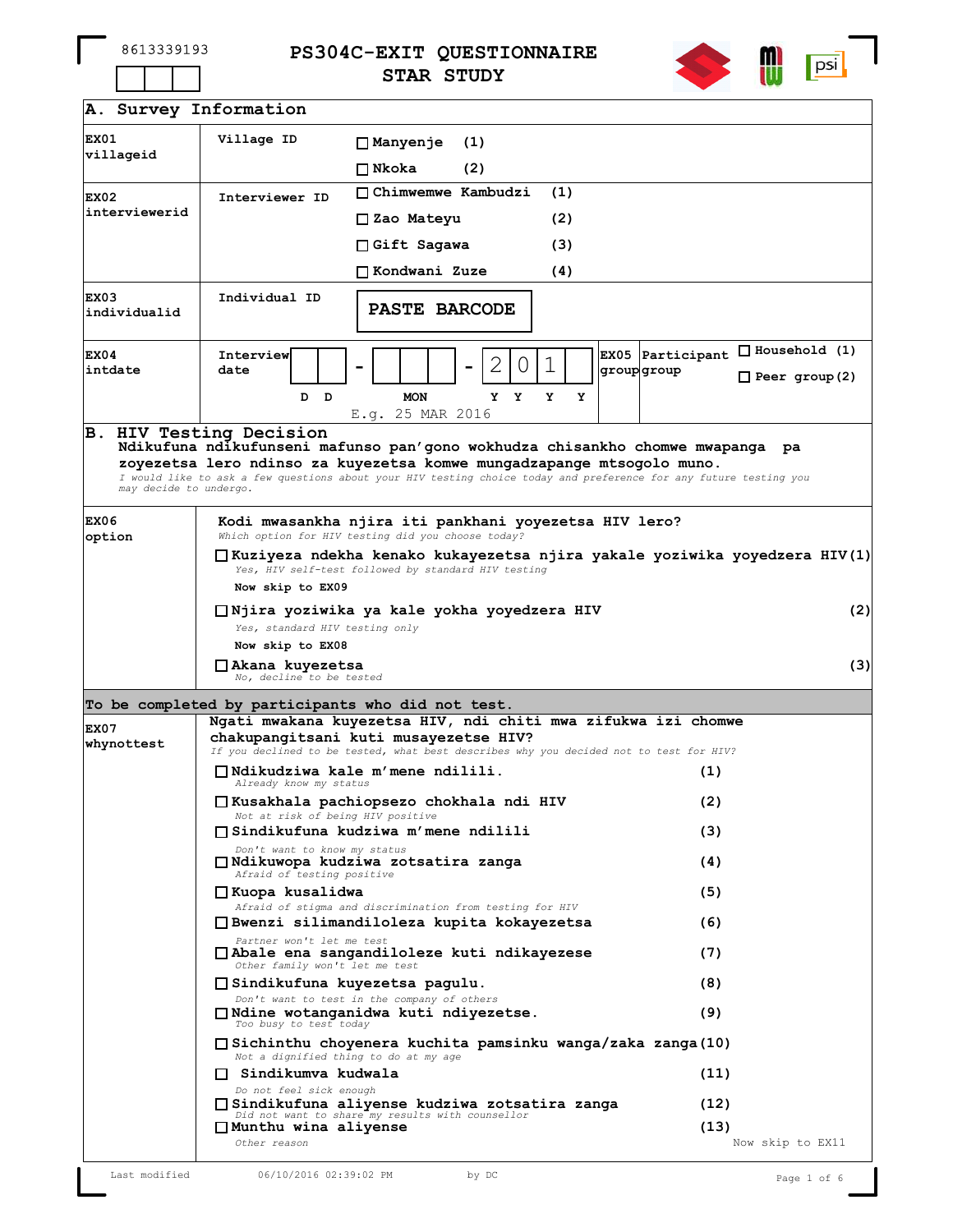| 5531339199 |  |  |
|------------|--|--|
|------------|--|--|

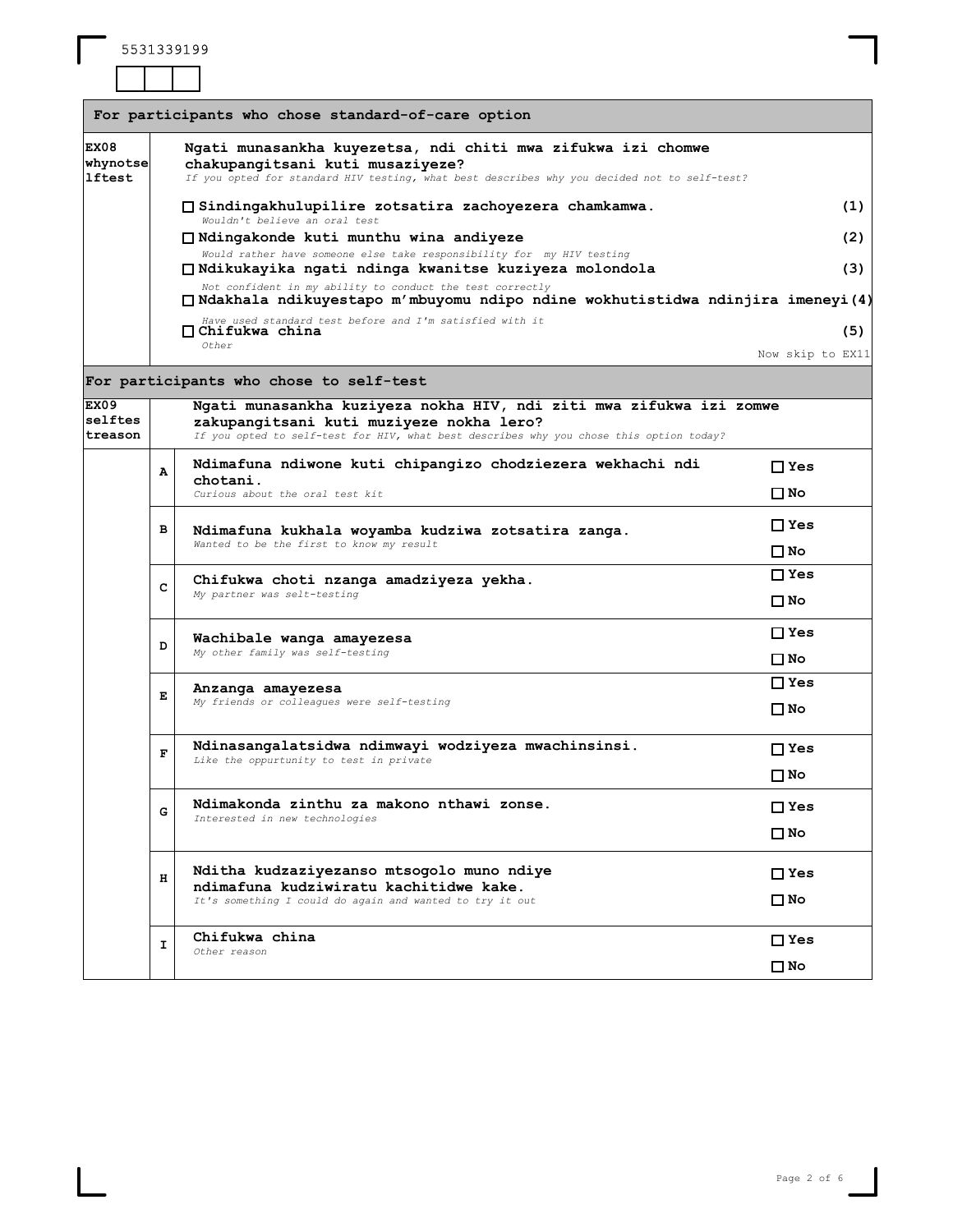| 1607339199                                                                                                                                                                                                                                                                     |
|--------------------------------------------------------------------------------------------------------------------------------------------------------------------------------------------------------------------------------------------------------------------------------|
|                                                                                                                                                                                                                                                                                |
|                                                                                                                                                                                                                                                                                |
| <b>EX10</b><br>Pazifukwa zomwe mwasankhazi nchifukwa chiti chachikulu kwambiri<br>selftestreason<br>chomwe chinakupangitsani kuti mudziyeze nokha HIV?<br>most<br>Of the factors you just mentioned, which was the most important reason why you self-tested for<br>HIV today. |
| □ Ndimafuna ndiwone kuti chipangizo chodziezera wekhachi ndi chotani.(1)<br>Curious about the oral test kit<br>□ Ndimafuna kukhala woyamba kudziwa zotsatira zanga(2)<br>Wanted to be the first to know my result                                                              |
| $\Box$ Chifukwa choti nzanga amadziyeza yekha.(3)<br>My partner was self-testing                                                                                                                                                                                               |
| ∐Wachibale wanga amayezesa(4)<br>My other family was self-testing                                                                                                                                                                                                              |
| $\Box$ Anzanga amaziyeza okha $(5)$<br>My friends or colleagues were self-testing<br>□ Ndinasangalatsidwa ndimwayi wodziyeza mwachinsinsi.(6)                                                                                                                                  |
| Liked the opportunity to test in private<br>$\Box$ Ndimakonda zinthu za makono nthawi zonse. (7)                                                                                                                                                                               |
| Interested in new technologies<br>□ Nditha kudzaziyezanso mtsogolo muno ndiye ndimafuna kudziwiratu kachitidwe kake(8)<br>It's something I could do again and wanted to try it out                                                                                             |
| $\Box$ Chifukwa china (9)<br>Any other reason                                                                                                                                                                                                                                  |
| To be completed by all participants                                                                                                                                                                                                                                            |
| EX11<br>Mungakonde kuyezetsa mu njira iti nthawi ina mtsogolo muno?<br>prefmode<br>Which would you most want to be your next HIV test?                                                                                                                                         |
| $\Box$ Ku chipatala (Malo a VCT) (1)<br>Hospital, clinic or health centre (not VCT)                                                                                                                                                                                            |
| $\Box$ Kumalo koyezetsa (2)                                                                                                                                                                                                                                                    |
| VCT centre<br>□ Kuyezetsa mu njira yoyenda yenda(3)<br>Mobile HTC                                                                                                                                                                                                              |
| $\Box$ Kuyezetsa kunyumba (4)<br>At-home HTC                                                                                                                                                                                                                                   |
| $\Box$ Kuziyeza wekha ndi phungu alipo(5)                                                                                                                                                                                                                                      |
| Self-testing with counsellor present<br>$\Box$ Kuziyeza opanda phungu (6)<br>Self-testing without counsellor present                                                                                                                                                           |

 $\overline{\phantom{a}}$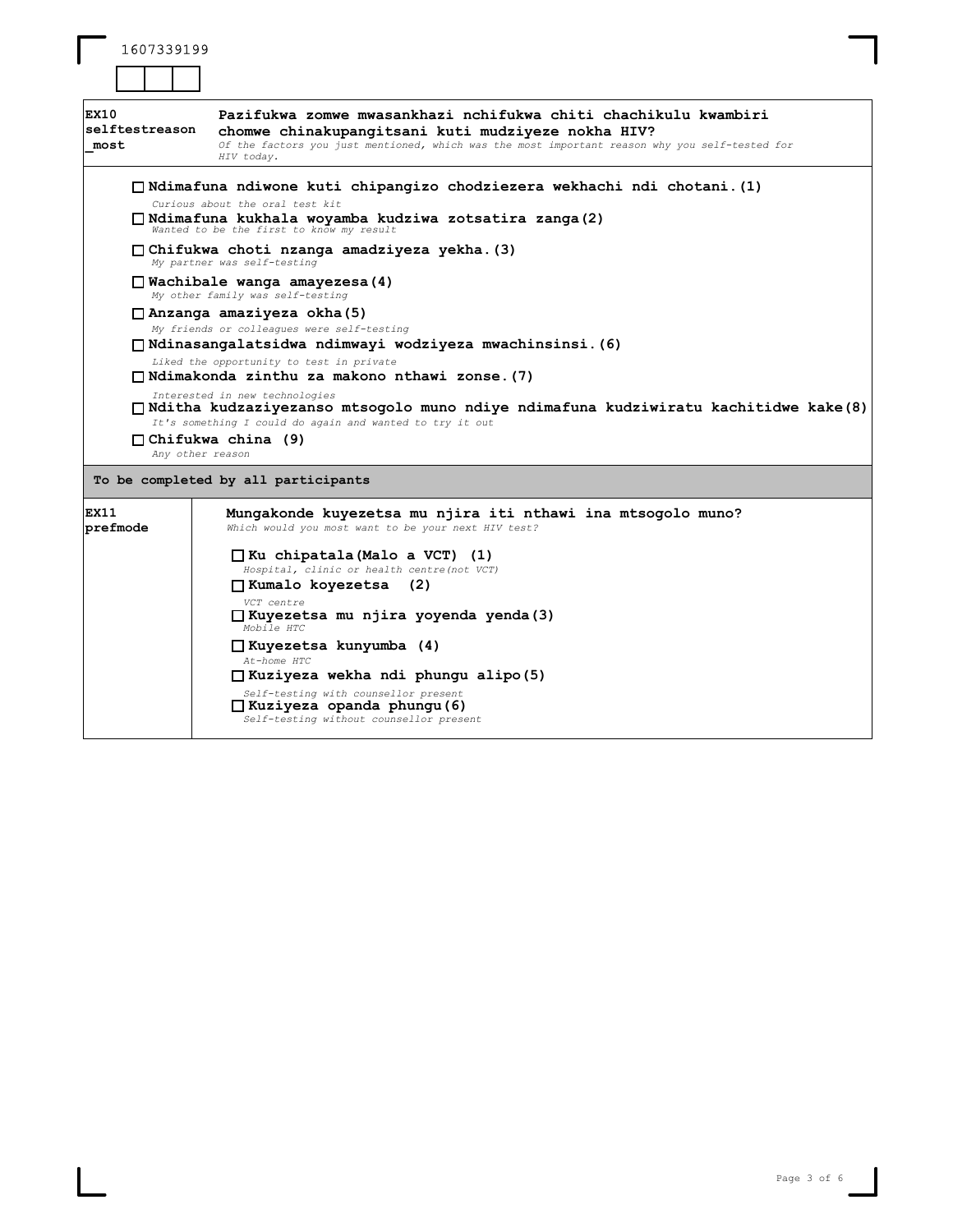5643339193

 $\Box$  $\overline{1}$ I

|                   |   | C. Self-Testing Experience<br>To be completed by SELF-TESTERS                                         |                            |
|-------------------|---|-------------------------------------------------------------------------------------------------------|----------------------------|
|                   |   | Kodi ndi zolawika zanji zomwe mukuona kuti munapanga pamene                                           |                            |
| EX12<br>errr X    |   | mumaziyeza nokha HIV?<br>What problems or mistakes did you make when you performed the HIV self-test? |                            |
|                   | A | Ndinayendetsa mbali yolakwika ya mkamwa                                                               | $\sqcap$ Yes               |
|                   |   | Rubbed the wrong part of the mouth                                                                    | ⊟ No                       |
|                   | в | Ndinataya timadzi ta m'botolo                                                                         | $\Box$ Yes                 |
|                   |   | Spilt the fluid from the tube                                                                         | $\Box$ No                  |
|                   | с | Ndinagwira mbali yopapatika                                                                           | $\square$ Yes              |
|                   |   | Touched the flat pad                                                                                  | □ No                       |
|                   | D | Chida choyezera chinagwa mukabotolo ndikuziyeza                                                       | $\square$ Yes              |
|                   |   | Test device came out of the tube while testing                                                        | □ No                       |
|                   | Е | Ndinawona zotsatira nthawi yisanakwane                                                                | $\Box$ Yes                 |
|                   |   | I read the results before time                                                                        | □ No                       |
|                   | F | Ndinalephera kusiyanitsa pakati pamizere                                                              | $\square$ Yes              |
|                   |   | I could not identify the test line or the control line                                                | $\square$ No               |
|                   | G | Ndinasokoneza mizere                                                                                  | $\square$ Yes              |
|                   |   | I mistook the control line for the test line                                                          |                            |
|                   | н | China chilichonse                                                                                     | $\square$ No               |
|                   |   | Any other                                                                                             | $\square$ Yes              |
| EX13              |   | Zinali zophweka kapena zovuta bwanji kuziyeza nokha?                                                  | ⊟ No                       |
| difficulty        |   | How easy or difficult was it to use the HIV self test?                                                |                            |
|                   |   | $\Box$ Zophweka (1)<br>Very easy                                                                      |                            |
|                   |   | $\Box$ Zophwekako (2)                                                                                 |                            |
|                   |   | Somewhat easy<br>$\Box$ Zovutilapo (3)                                                                |                            |
|                   |   | Somewhat difficult                                                                                    |                            |
|                   |   | $\Box$ Zovuta kwambili (4)<br>Very difficult                                                          |                            |
|                   |   | Ndi mbali iti ya kuziyeza nokha yomwe inali yovuta kuchita?                                           |                            |
| EX14<br>partdiffi | A | Which part of self testing was the most difficult for you to perform<br>Kutsegula paketi              | $\Box$ Yes                 |
| cult_X            |   | Opening the package                                                                                   | $\Box$ No                  |
|                   | в | Kutsegula ka botolo                                                                                   | $\Box$ Yes                 |
|                   |   | Opening the tube                                                                                      | $\square$ No               |
|                   | с | Kukhazika ka botolo poyimitsira                                                                       | $\Box$ Yes                 |
|                   |   | Sliding the tube into the stand                                                                       | $\square$ No               |
|                   |   | Kuyendetsa mkamwa                                                                                     | $\Box$ Yes                 |
|                   | D | Kuyendetsa mkamwa                                                                                     | $\Box$ No                  |
|                   |   | Kukhazika ka chida pa ka botolo                                                                       | $\Box$ Yes                 |
|                   | с | Placing the test device into the tube                                                                 |                            |
|                   |   | Kuwerenga zotsatira                                                                                   | $\square$ No<br>$\Box$ Yes |
|                   | D | Reading the results                                                                                   |                            |
|                   | E | Zonse zinali zophweka                                                                                 | $\square$ No               |
|                   |   | All the steps were easy                                                                               | $\Box$ Yes                 |
|                   |   |                                                                                                       | $\Box$ No                  |
|                   | F | Chifukwa china<br>Other                                                                               | $\Box$ Yes                 |
|                   |   |                                                                                                       | $\square$ No               |
|                   |   |                                                                                                       | Page 4 of 6                |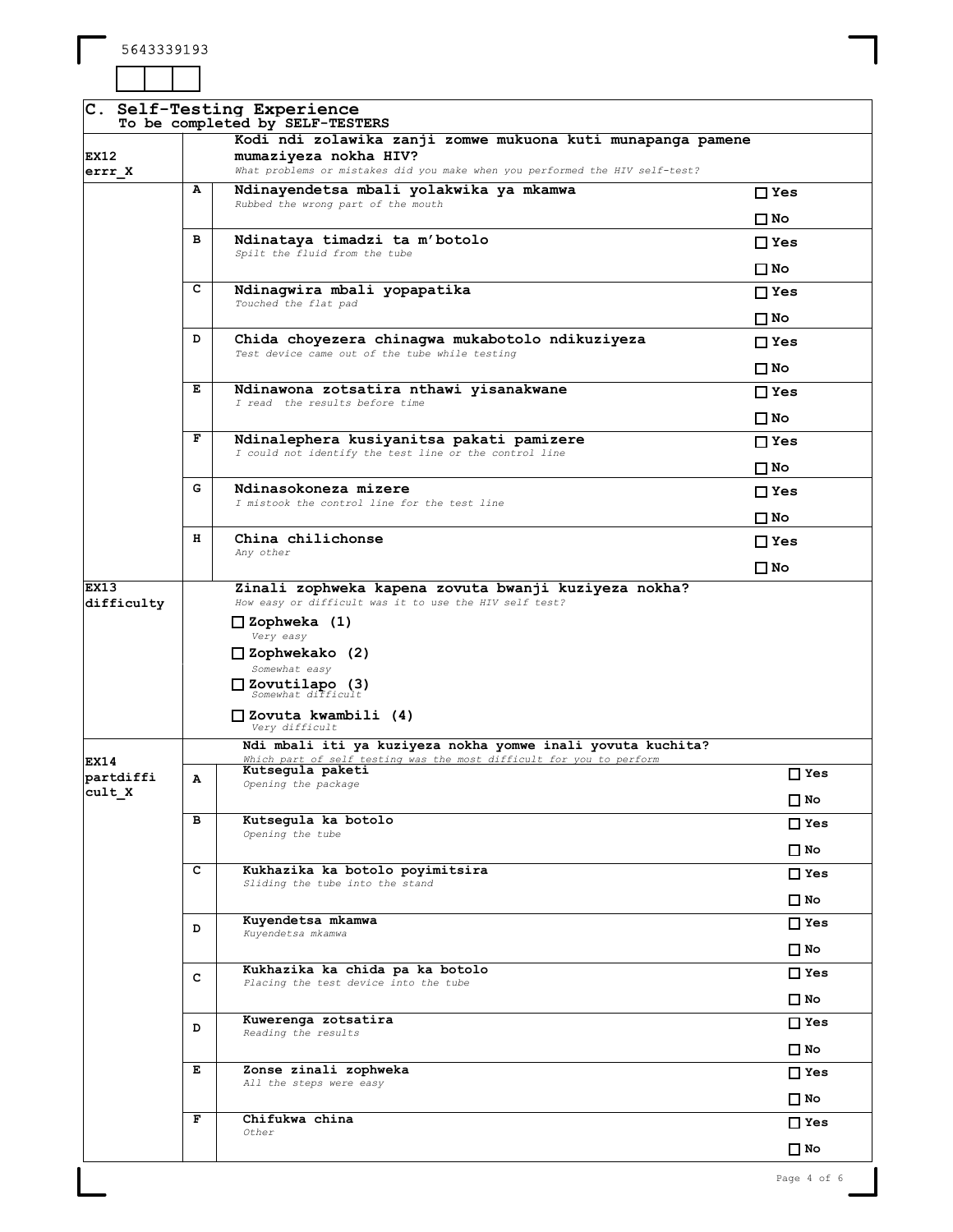8885339194

| <b>EX15</b><br>ifudiffic<br>ulty | Zinali zophweka kapena zovuta bwanji kumvetsetsa zilembo ndi<br>zinthuzi zolongosola malangizo<br>How easy or difficult was it to understand the written and pictorial instructions?<br>$\square$ Zophweka (1) |               |
|----------------------------------|----------------------------------------------------------------------------------------------------------------------------------------------------------------------------------------------------------------|---------------|
|                                  | Very easy                                                                                                                                                                                                      |               |
|                                  | □ Zophwekelako (2)<br>Somewhat easy                                                                                                                                                                            |               |
|                                  | $\Box$ Zovutilako (3)<br>Somewhat difficult                                                                                                                                                                    |               |
|                                  | □ Zovuta kiwambili (4)<br>Very difficult                                                                                                                                                                       |               |
| <b>EX16</b><br>ifureliance       | Munadalira kwambili bwanji malangizo kuti muziyeze?<br>How much did you rely on the instructions to conduct the test?                                                                                          |               |
|                                  | $\Box$ Kwambili (1)<br>Very much                                                                                                                                                                               |               |
|                                  | $\Box$ Penapake (2)                                                                                                                                                                                            |               |
|                                  | Somewhat<br>$\Box$ Pang'ono (3)<br>A little                                                                                                                                                                    |               |
|                                  | ∐Olo pang'ono (4)<br>Not at all                                                                                                                                                                                |               |
| EX17<br>demoreliance             | Munadalira kwambili bwanji kalongosoledwe kuchokela kwa phungu kuti<br>muziyeze?<br>How much did you rely on the verbal demonstration from the counsellor to conduct the test?                                 |               |
|                                  | □ Kwambili (1)<br>very much                                                                                                                                                                                    |               |
|                                  | $\Box$ Penapake (2)<br>Somewhat                                                                                                                                                                                |               |
|                                  | $\Box$ Pang'ono (3)<br>A little<br>$\Box$ Olo pang'ono (4)                                                                                                                                                     |               |
|                                  | Not at all                                                                                                                                                                                                     |               |
| <b>EX18</b><br>selftestdemo      | Mungathe kundisonyeza m'mene munaziyezela nokha kugwiritsa ntchito<br>chipangizo ichi?<br>Can you demonstrate to me excactly how you did the HIV self-test using this?<br>[ACTION: GIVE PARTICIPANT SUPPLIES]  |               |
|                                  | ∐Alongosola mosalakwika (1)<br>Correct demostration                                                                                                                                                            |               |
|                                  | If 1, skip to EX21<br>□ Pamodzi palakwika (2)<br>One error                                                                                                                                                     |               |
|                                  | $\Box$ Zolakwika ziwiri kapena zopyola (3)<br>Two or more errors                                                                                                                                               |               |
| EX19<br>demoerror                | [ACTION: RECORD ERRORS BY PARTICIPANT]<br>Select all that apply                                                                                                                                                |               |
|                                  | Kukhazikika kwa kabotolo pokhazika<br>Sliding the tube into the stand                                                                                                                                          | $\Box$ Yes    |
|                                  |                                                                                                                                                                                                                | ⊟ No          |
|                                  | Poyendesa mkamwa<br>Collecting the oral fluid                                                                                                                                                                  | $\square$ Yes |
|                                  |                                                                                                                                                                                                                | $\square$ No  |
|                                  | Kukhazika koyezela mu kabotolo                                                                                                                                                                                 | $\Box$ Yes    |
|                                  | Placing the test device into the tube                                                                                                                                                                          | $\square$ No  |
|                                  | Kulakwitsa kwina                                                                                                                                                                                               | $\Box$ Yes    |
|                                  | Other                                                                                                                                                                                                          | $\square$ No  |
|                                  |                                                                                                                                                                                                                |               |